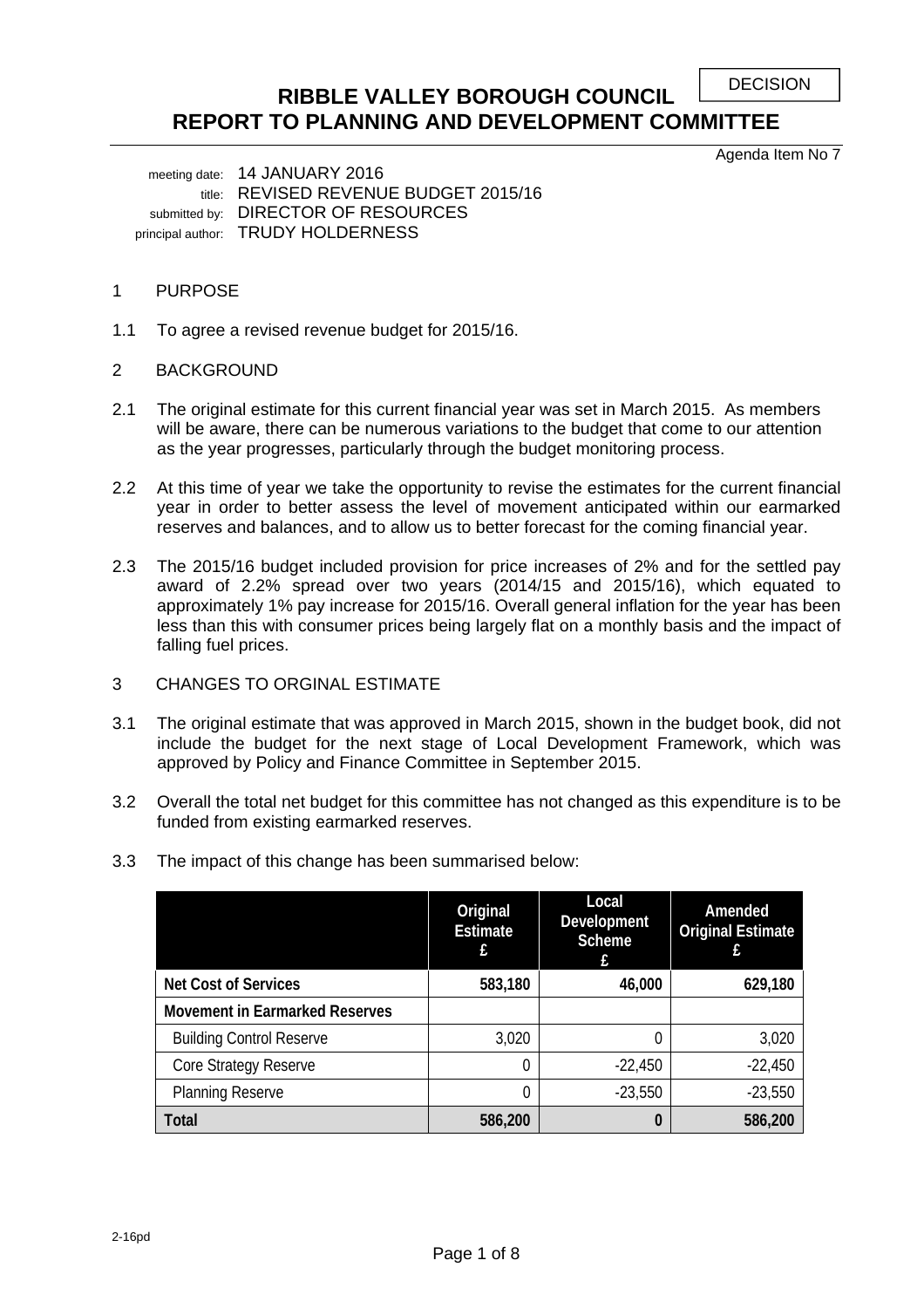# 4 REVISED REVENUE BUDGET 2015/16

4.1 The revised budget is £98,770 lower than the original estimate. This is increased to £149,750 lower than the original estimate after allowing for transfers to and from earmarked reserves. A comparison between the original and revised budgets for each cost centre is shown below.

| Cost<br>Centre                   | <b>Cost Centre Name</b>                  | Amended<br>Original<br><b>Estimate</b><br>2015/16<br>£ | Movement in<br>Expenditure<br>£ | Movement in<br>Income<br>£ | Movement in<br>Support<br><b>Services</b> | Revised<br>Estimate<br>2015/16<br>£ |
|----------------------------------|------------------------------------------|--------------------------------------------------------|---------------------------------|----------------------------|-------------------------------------------|-------------------------------------|
| <b>PLANG</b>                     | Planning Control &<br>Enforcement        | 198,840                                                | 75,930                          | $-186, 120$                | 52,400                                    | 141,050                             |
| <b>PLANP</b>                     | <b>Planning Policy</b>                   | 212,550                                                | 0                               | $\mathbf 0$                | $-59,740$                                 | 152,810                             |
| <b>LDEVE</b>                     | Local Development Scheme                 | 46,000                                                 | $\overline{0}$                  | 0                          | 3,780                                     | 49,780                              |
| <b>BCSAP</b>                     | <b>Building Control SAP Fees</b>         | $-1,640$                                               | 150                             | 760                        | $-1,020$                                  | $-1,750$                            |
| <b>BLDGC</b>                     | <b>Building Control</b>                  | 54,180                                                 | $-3,490$                        | 14,690                     | $-7,470$                                  | 57,910                              |
| <b>AONBS</b>                     | Area of Outstanding Natural<br>Beauty    | 15,620                                                 | $-330$                          | 0                          | 1,240                                     | 16,530                              |
| COMMG                            | <b>Community Groups</b>                  | 22,570                                                 | $\overline{0}$                  | $\overline{0}$             | 350                                       | 22,920                              |
| <b>COUNT</b>                     | Countryside Management                   | 43,960                                                 | 2,950                           | $-2,430$                   | 5,010                                     | 49,490                              |
| <b>FPATH</b>                     | Footpaths & Bridleways                   | 5,540                                                  | 0                               | $\overline{0}$             | 1,780                                     | 7,320                               |
| <b>PENDU</b>                     | Pendle Hill Users                        | O                                                      | 1,470                           | $-500$                     | 0                                         | 970                                 |
| CONSV                            | <b>Conservation Areas</b>                | 9,530                                                  | 0                               | $\mathbf 0$                | 7,130                                     | 16,660                              |
| <b>PLSUB</b>                     | <b>Grants and Subscriptions</b>          | 15,590                                                 | $-5,670$                        | 0                          | 460                                       | 10,380                              |
| <b>CINTR</b>                     | Clitheroe Integrated Transport<br>Scheme | 6,440                                                  | $-100$                          | $\theta$                   | $\theta$                                  | 6,340                               |
|                                  | <b>NET COST OF SERVICES</b>              | 629,180                                                | 70,910                          | $-173,600$                 | 3,920                                     | 530,410                             |
| <b>PLBAL</b><br>H336             | <b>Planning Reserve</b>                  | $-23,550$                                              | $\overline{0}$                  | $-46,530$                  | $\overline{0}$                            | $-70,080$                           |
| <b>PLBAL</b><br>H358             | Core Strategy Reserve                    | $-22,450$                                              | $\mathbf 0$                     | $\mathbf 0$                | 0                                         | $-22,450$                           |
| <b>PLBAL</b><br>H <sub>234</sub> | <b>Building Control Reserve Fund</b>     | 3,020                                                  | $\overline{0}$                  | $-3,480$                   | $\Omega$                                  | $-460$                              |
| <b>PLBAL</b><br>H <sub>273</sub> | Pendle Hill Users                        | $\boldsymbol{0}$                                       | 30,140                          | $-1,470$                   | $\boldsymbol{0}$                          | 28,670                              |
| <b>PLBAL</b><br>H <sub>274</sub> | Forest of Bowland                        | 0                                                      | $\boldsymbol{0}$                | $-29,640$                  | $\boldsymbol{0}$                          | $-29,640$                           |
|                                  | <b>NET BALANCES AND RESERVES</b>         | $-42,980$                                              | 30,140                          | $-81,120$                  | $\bf{0}$                                  | $-93,960$                           |
|                                  | <b>NET EXPENDITURE</b>                   | 586,200                                                | 101,050                         | $-254,720$                 | 3,920                                     | 436,450                             |

4.2 The difference between the revised and restated original estimate is an estimated decrease in net spending of £149,750 after allowing for transfers to or from earmarked reserves. The main reasons for this are shown at Annex 1. However, a summary of the main variances is given below: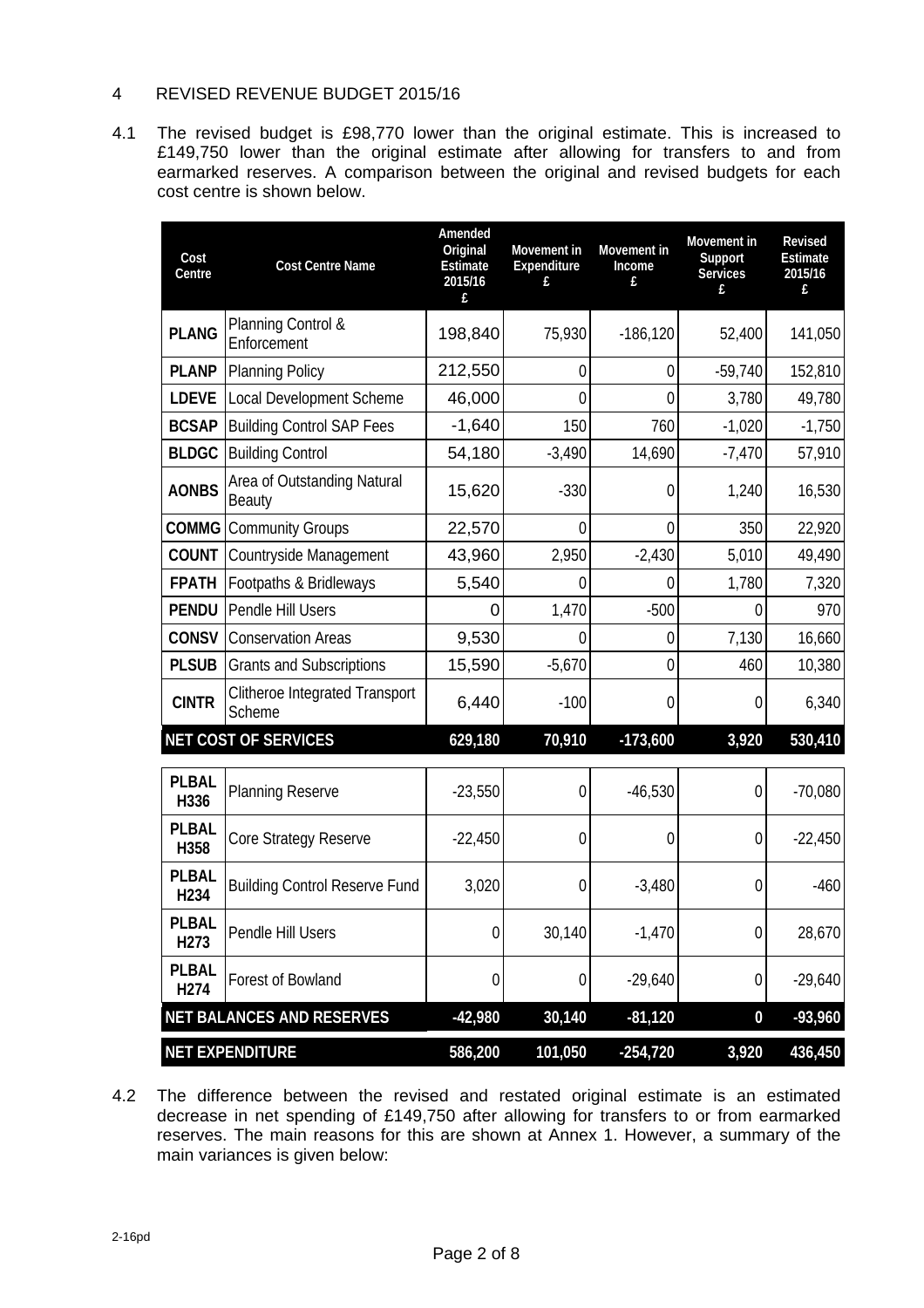| <b>Description</b>                                                                                                                                                                                                                                                         | <b>Variances from</b><br>original estimate<br>to revised<br>estimate<br>f |
|----------------------------------------------------------------------------------------------------------------------------------------------------------------------------------------------------------------------------------------------------------------------------|---------------------------------------------------------------------------|
| <b>PLANG: Planning Control &amp; Enforcement</b>                                                                                                                                                                                                                           |                                                                           |
| Planning consultant fees on planning appeals and associated costs estimated<br>at £55,010, which is £46,530 above the current budget provision. This<br>additional cost is to be met from planning application fees previously set aside<br>in an earmarked reserve fund   | 46,530                                                                    |
| Increase in the provision for statutory notices resulting from an increase in<br>planning applications.                                                                                                                                                                    | 7,750                                                                     |
| Several large planning applications, such as Henthorn Rd, land of Coal Pit<br>Lane, Gisburn / land at Clitheroe Road, Whalley / land SW of Montgomerie<br>Gardens, Clitheroe, and land north of Dilworth Lane, Longridge has resulted in<br>additional planning fee income | $-168,850$                                                                |
| <b>BLDGC: Building Control</b>                                                                                                                                                                                                                                             |                                                                           |
| Reduced Income from building regulations fees. This is mainly due to current<br>economic climate and also due to some organisations using private<br>competitors.                                                                                                          | 15,000                                                                    |

- 5 CONCLUSION
- 5.1 The difference between the revised and original estimate is an estimated decrease in net expenditure of £149,750 after allowing for transfers to and from earmarked reserves.
- 6 RISK ASSESSMENT
- 6.1 The approval of this report may have the following implications
	- Resources approval of the revised estimate would see a decrease in net expenditure of £98,770 or £149,750 after allowing for transfers to and from earmarked reserves.
	- Technical, Environmental and Legal none identified
	- Political none identified.
	- Reputation sound financial planning safeguard the reputation of the council.
	- Equality and Diversity equality and diversity issues are considered in the provision of all council services.

# 7 RECOMMENDED THAT COMMITTEE

7.1 Approve the revised budget for 2015/16.

## SENIOR ACCOUNTANT **EXECUTE:** DIRECTOR OF RESOURCES

PD2-16/TH/AC 17 December 2015

For further background information please ask for Trudy Holderness extension 4436. BACKGROUND PAPERS – None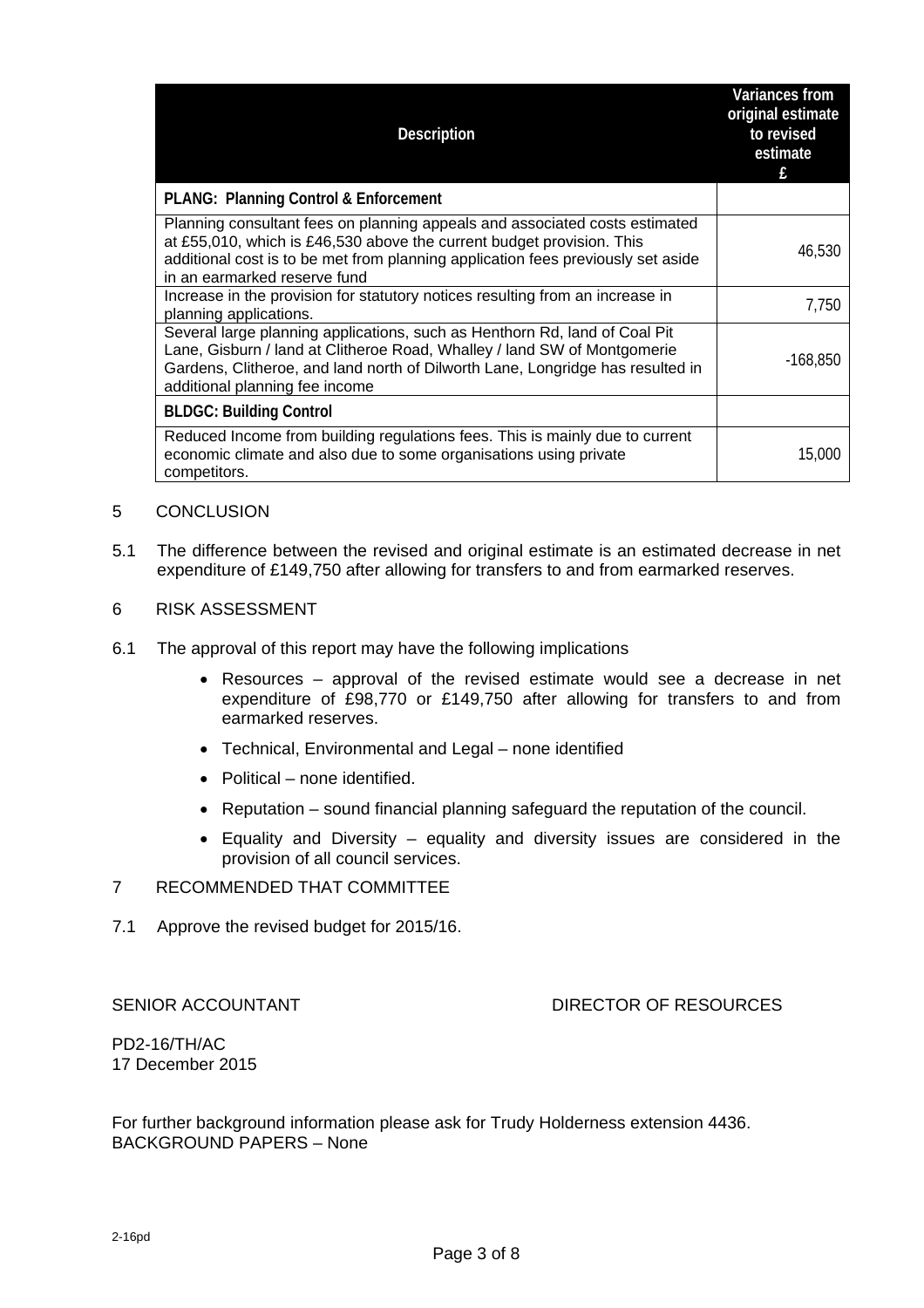|                                                                                                                                                                                                                                                                                | <b>MOVEMENT IN</b><br><b>EXPENDITURE</b> | <b>MOVEMENT IN</b><br><b>INCOME</b> | <b>MOVEMENT IN</b><br><b>SUPPORT</b> | <b>TOTAL MOVEMENT</b> |
|--------------------------------------------------------------------------------------------------------------------------------------------------------------------------------------------------------------------------------------------------------------------------------|------------------------------------------|-------------------------------------|--------------------------------------|-----------------------|
|                                                                                                                                                                                                                                                                                | £                                        | £                                   | £                                    | £                     |
| <b>PLANG: Planning Control &amp; Enforcement</b>                                                                                                                                                                                                                               |                                          |                                     |                                      |                       |
| Budget established for non-recurring expenditure on<br>additional resources for processing planning<br>applications, funded from a grant from the Homes &<br><b>Community Agency</b>                                                                                           | 20,000                                   | $-20,000$                           |                                      |                       |
| Increase in scanning costs mainly due to a delay in the<br>work being completed in the previous year                                                                                                                                                                           | 2,360                                    |                                     |                                      |                       |
| Above inflationary increase in the Geographic<br>Information system (GIS) service provided by Lancashire<br><b>County Council</b>                                                                                                                                              | 1,410                                    |                                     |                                      |                       |
| Increase in refunds of planning fees under the planning<br>guarantee criteria.                                                                                                                                                                                                 | 1,620                                    |                                     |                                      |                       |
| Planning consultant fees on planning appeals and<br>associated costs estimated at £55,010, which is £46,530<br>above the current budget provision. This additional cost<br>is to be met from planning application fees previously set<br>aside in an earmarked reserve fund.   | 46,530                                   |                                     |                                      |                       |
| Increase in the provision for statutory notices resulting<br>from an increase in planning applications.                                                                                                                                                                        | 7,750                                    |                                     |                                      |                       |
| Decrease in the provision for agricultural consultants<br>fees as fewer applications are being referred to<br>Lancashire County Council.                                                                                                                                       | $-3,320$                                 |                                     |                                      |                       |
| Several large planning applications, such as Henthorn<br>Rd, land off Coal Pit Lane, Gisburn / land at Clitheroe<br>Road, Whalley / land SW of Montgomerie Gardens,<br>Clitheroe, and land north of Dilworth Lane, Longridge<br>has resulted in additional planning fee income |                                          | $-168,850$                          |                                      |                       |
| The increase in planning application fees is partly offset<br>by a fall in income from pre-application advice.                                                                                                                                                                 |                                          | 2,350                               |                                      |                       |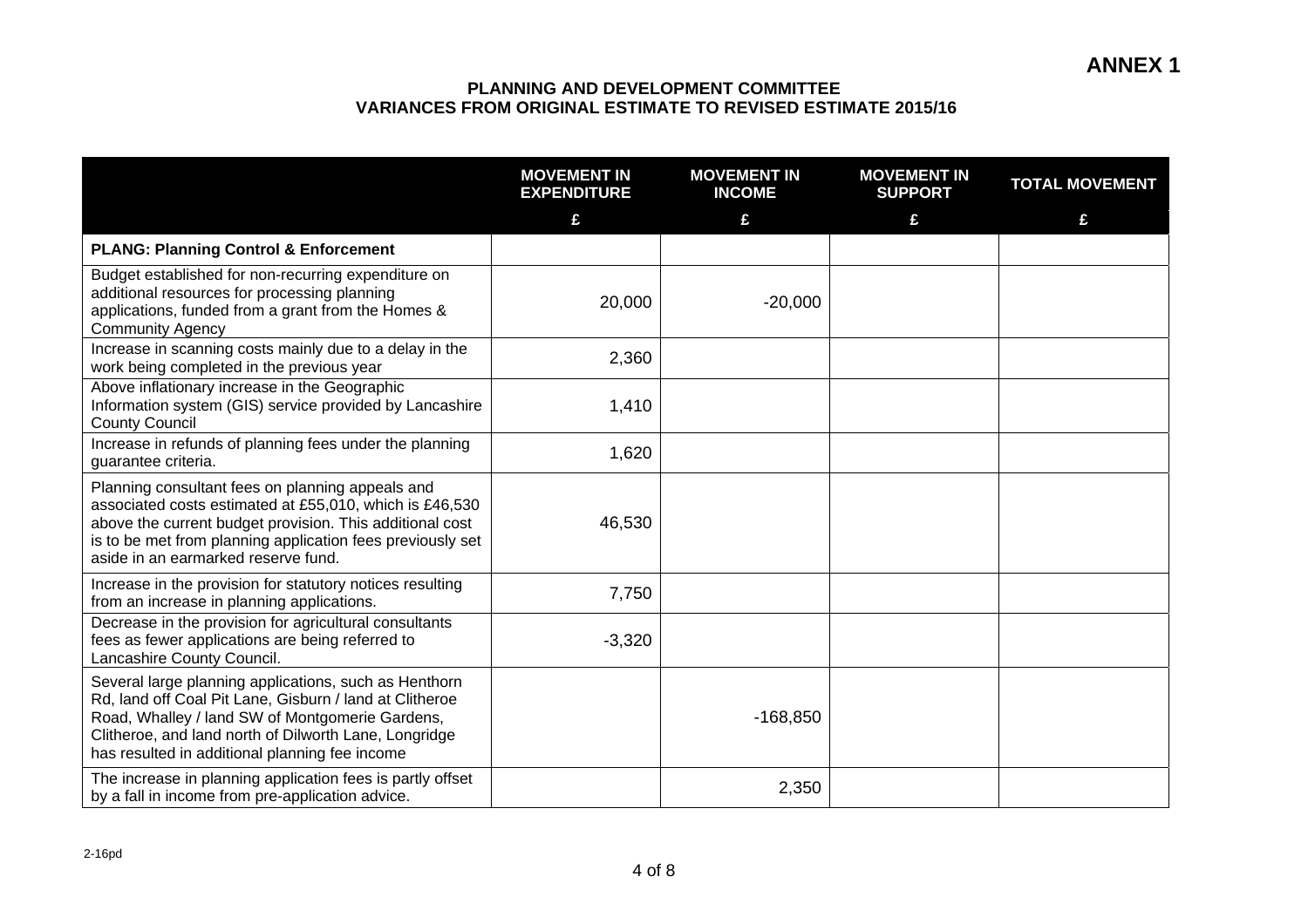|                                                                                                                                                                                                                                                                                                     | <b>MOVEMENT IN</b><br><b>EXPENDITURE</b> | <b>MOVEMENT IN</b><br><b>INCOME</b> | <b>MOVEMENT IN</b><br><b>SUPPORT</b> | <b>TOTAL MOVEMENT</b> |
|-----------------------------------------------------------------------------------------------------------------------------------------------------------------------------------------------------------------------------------------------------------------------------------------------------|------------------------------------------|-------------------------------------|--------------------------------------|-----------------------|
|                                                                                                                                                                                                                                                                                                     | £                                        | £                                   | £                                    | £                     |
| Increase in support costs mainly from community<br>services, organisation & member development and the<br>chief executive's department, offset by an increase from<br>legal services due to changes in cost allocations from<br>these services.                                                     |                                          |                                     | 52,400                               |                       |
| <b>Total Planning Control &amp; Enforcement</b>                                                                                                                                                                                                                                                     |                                          |                                     |                                      | $-57,750$             |
| <b>PLANP: Planning Policy</b>                                                                                                                                                                                                                                                                       |                                          |                                     |                                      |                       |
| Decrease in support costs mainly from community<br>services offset by an increase from the chief executive's<br>department mainly due to the transfer of staff from<br>community services department to the chief executive's<br>department and changes in cost allocations from these<br>services. |                                          |                                     | $-59,740$                            |                       |
| <b>Total Planning Policy</b>                                                                                                                                                                                                                                                                        |                                          |                                     |                                      | $-59,740$             |
| <b>LDEVE: Local Development Scheme</b>                                                                                                                                                                                                                                                              |                                          |                                     |                                      |                       |
| Increase in support costs from organisation & member<br>development due to changes in cost allocations from this<br>service.                                                                                                                                                                        |                                          |                                     | 3,780                                |                       |
| <b>Total Core Strategy</b>                                                                                                                                                                                                                                                                          |                                          |                                     |                                      | 3,780                 |
| <b>BCSAP: Building Control SAP Fees</b>                                                                                                                                                                                                                                                             |                                          |                                     |                                      |                       |
| Reduction in support costs from the chief executive's<br>department due to changes in cost allocations from this<br>service.                                                                                                                                                                        |                                          |                                     | $-1,020$                             |                       |
| <b>Total Building Control SAP Fees</b>                                                                                                                                                                                                                                                              |                                          |                                     |                                      | $-1,020$              |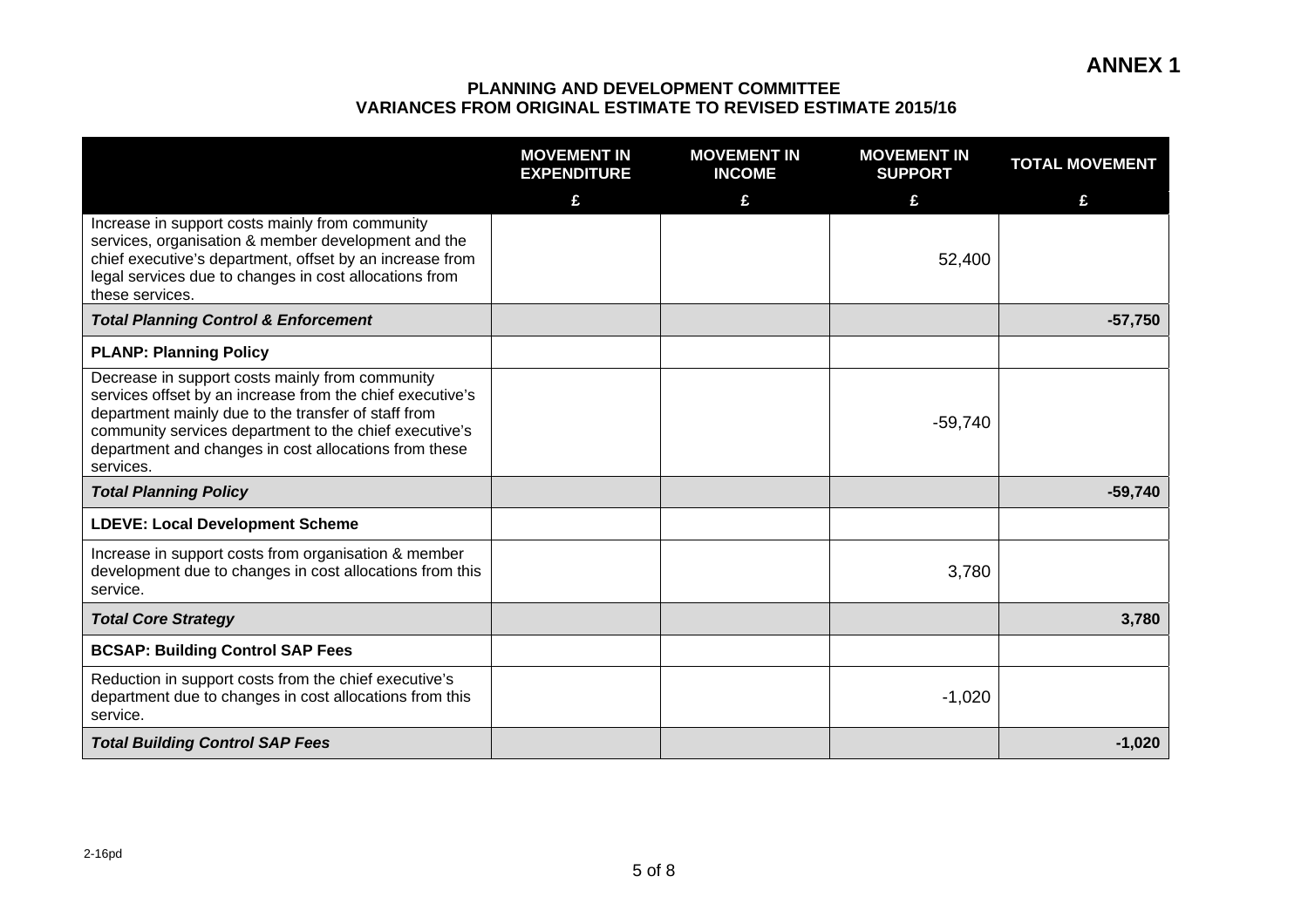|                                                                                                                                                                                                                    | <b>MOVEMENT IN</b><br><b>EXPENDITURE</b> | <b>MOVEMENT IN</b><br><b>INCOME</b> | <b>MOVEMENT IN</b><br><b>SUPPORT</b> | <b>TOTAL MOVEMENT</b> |
|--------------------------------------------------------------------------------------------------------------------------------------------------------------------------------------------------------------------|------------------------------------------|-------------------------------------|--------------------------------------|-----------------------|
|                                                                                                                                                                                                                    | £                                        | £                                   | £                                    | £                     |
| <b>BLDGC: Building Control</b>                                                                                                                                                                                     |                                          |                                     |                                      |                       |
| The budget provision from car allowances, scanning and<br>subscriptions have been reduced based on previous<br>years expenditure profiles.                                                                         | $-2,640$                                 |                                     |                                      |                       |
| Reduced Income from building regulations fees. This is<br>mainly due to current economic climate and also due to<br>some organisations using private competitors.                                                  |                                          | 15,000                              |                                      |                       |
| Reduction in support costs mainly from the chief<br>executive's department offset by an increase from<br>community services due to changes in cost allocations<br>from these services.                             |                                          |                                     | $-7,470$                             |                       |
| <b>Total Building Control</b>                                                                                                                                                                                      |                                          |                                     |                                      | 4,890                 |
| <b>AONBS: Area of Outstanding Natural Beauty</b>                                                                                                                                                                   |                                          |                                     |                                      |                       |
| Increase in support cost from community services due to<br>changes in cost allocations from this service                                                                                                           |                                          |                                     | 1,240                                |                       |
| <b>Total Area of Outstanding Natural Beauty</b>                                                                                                                                                                    |                                          |                                     |                                      | 1,240                 |
| <b>COMMG: Community Groups</b>                                                                                                                                                                                     |                                          |                                     |                                      |                       |
| Increase in support cost from the chief executive's<br>department due to changes in cost allocation from this<br>service                                                                                           |                                          |                                     | 350                                  |                       |
| <b>Total Community Groups</b>                                                                                                                                                                                      |                                          |                                     |                                      | 350                   |
| <b>COUNT: Countryside Management</b>                                                                                                                                                                               |                                          |                                     |                                      |                       |
| The tree risk management appraisal identified several<br>trees which required remedial work. This has resulted in<br>an increase in expenditure partly offset by an increase in<br>the recharge to other services. | 3,090                                    | $-2,430$                            |                                      |                       |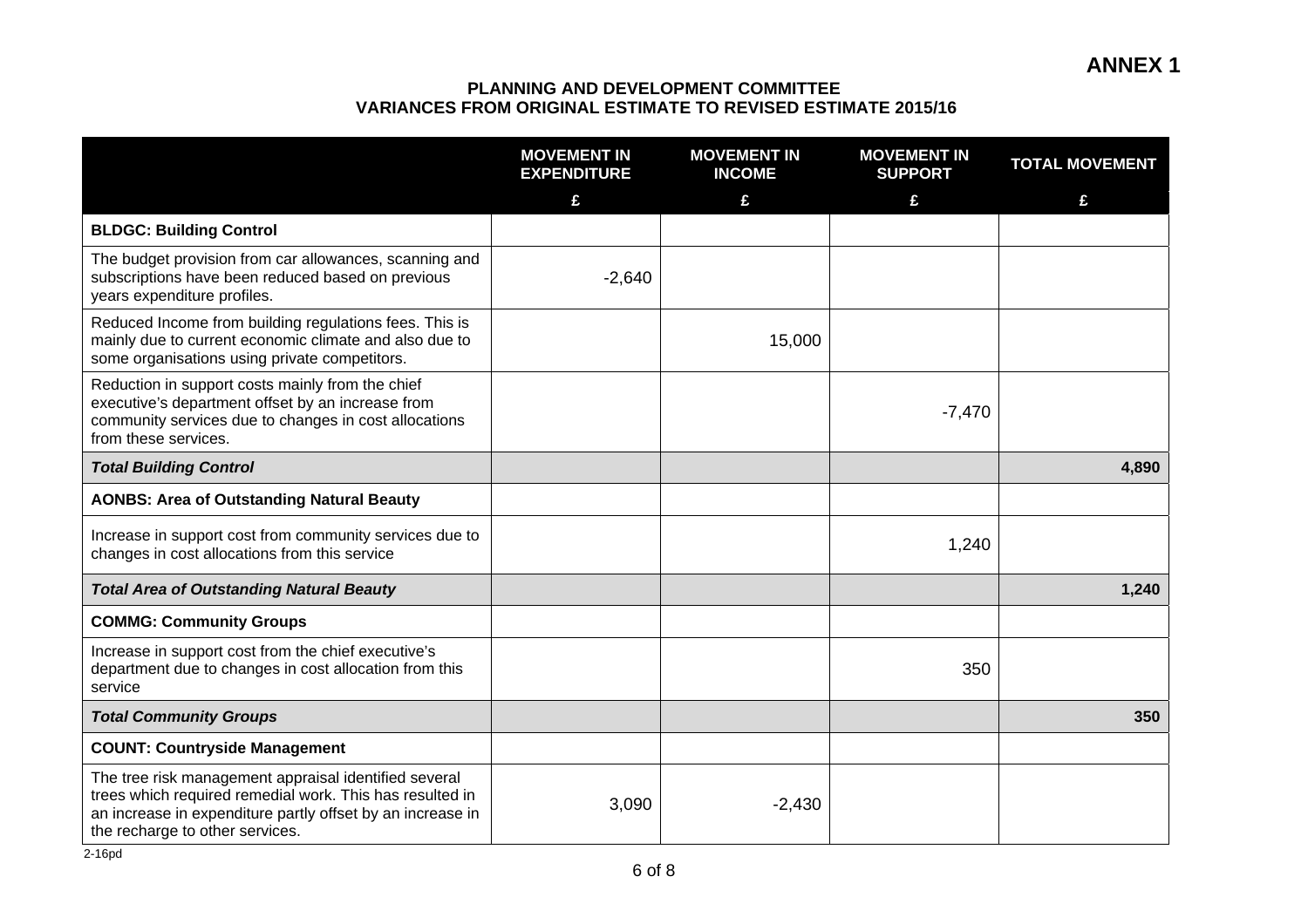|                                                                                                                                                                                                                                                                                               | <b>MOVEMENT IN</b><br><b>EXPENDITURE</b> | <b>MOVEMENT IN</b><br><b>INCOME</b> | <b>MOVEMENT IN</b><br><b>SUPPORT</b> | <b>TOTAL MOVEMENT</b> |
|-----------------------------------------------------------------------------------------------------------------------------------------------------------------------------------------------------------------------------------------------------------------------------------------------|------------------------------------------|-------------------------------------|--------------------------------------|-----------------------|
|                                                                                                                                                                                                                                                                                               | £                                        | £                                   | £                                    | £                     |
| Increase in support costs mainly from community<br>services due to changes in cost allocations from this<br>service.                                                                                                                                                                          |                                          |                                     | 5,010                                |                       |
| <b>Total Countryside Management</b>                                                                                                                                                                                                                                                           |                                          |                                     |                                      | 5,670                 |
| <b>FPATH: Footpath &amp; Bridleways</b>                                                                                                                                                                                                                                                       |                                          |                                     |                                      |                       |
| Increase in support costs mainly from legal and<br>organisation & member development offset by a<br>reduction from community services due to changes in<br>cost allocations from these services.                                                                                              |                                          |                                     | 1,780                                |                       |
| <b>Total Footpath &amp; Bridleways</b>                                                                                                                                                                                                                                                        |                                          |                                     |                                      | 1,780                 |
| <b>PENDU: Pendle Hill Users</b>                                                                                                                                                                                                                                                               |                                          |                                     |                                      |                       |
| Expenditure on schemes such as supporting a volunteer<br>ranger seminar, use of Pendle Hill images and filming &<br>production of creative film for the Pendle Hill landscape<br>partnership all of which are funded from earmarked<br>reserve, net of any contributions received from users. | 1,470                                    | $-500$                              |                                      |                       |
| <b>Total Pendle Hill Users</b>                                                                                                                                                                                                                                                                |                                          |                                     |                                      | 970                   |
| <b>CONSV: Conservation Areas</b>                                                                                                                                                                                                                                                              |                                          |                                     |                                      |                       |
| Increase in support costs mainly from community<br>services due to changes in cost allocations from this<br>service.                                                                                                                                                                          |                                          |                                     | 7,130                                |                       |
| <b>Total Conservation Areas</b>                                                                                                                                                                                                                                                               |                                          |                                     |                                      | 7,130                 |
| <b>PLSUB: Planning Grants &amp; Subscriptions</b>                                                                                                                                                                                                                                             |                                          |                                     |                                      |                       |
| Removal of provision for subscription to Lancashire<br><b>Economic Partnership</b>                                                                                                                                                                                                            | $-5,670$                                 |                                     |                                      |                       |